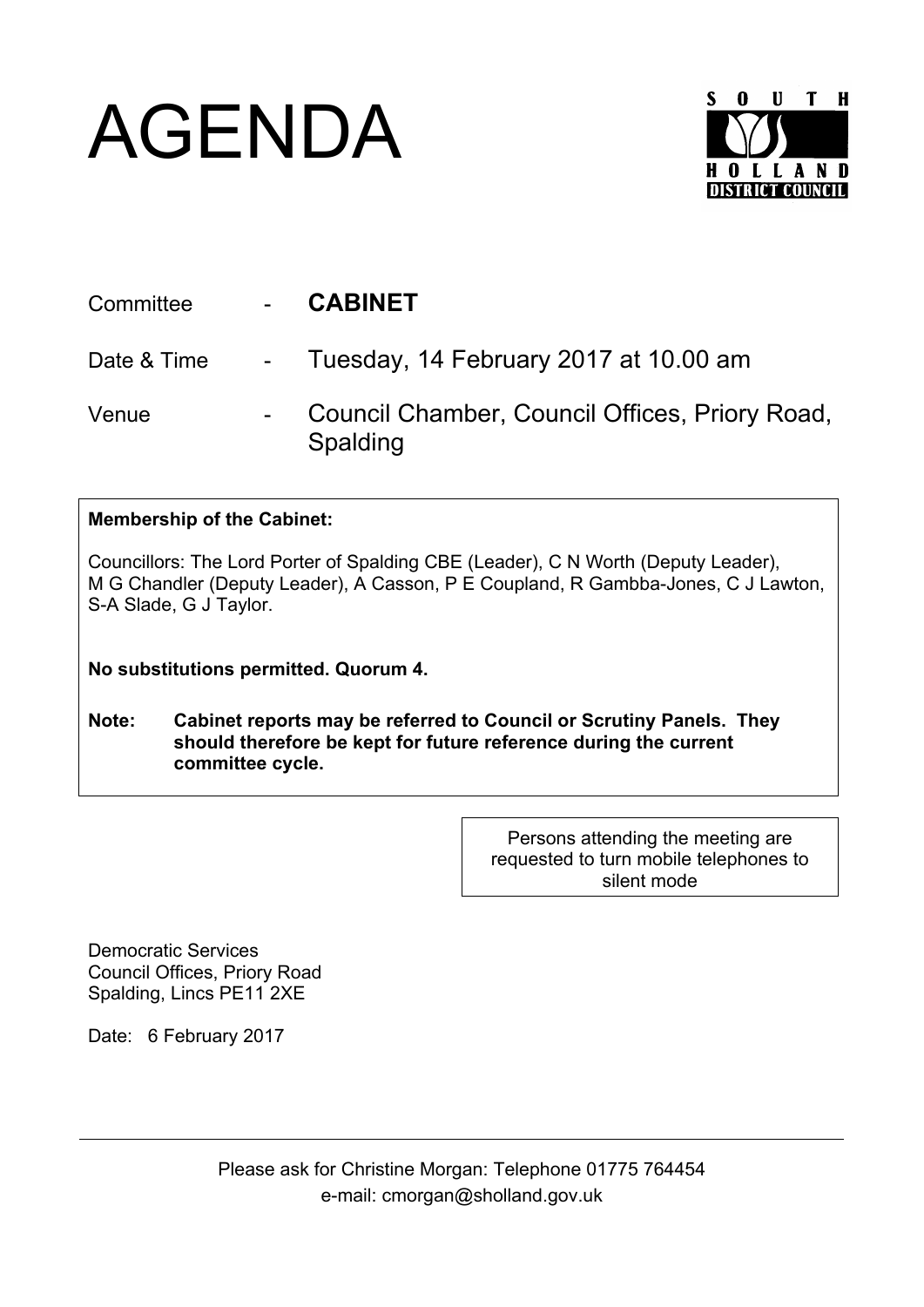## **A G E N D A**

1. Apologies for absence 2. Minutes To sign as a correct record the minutes of the meeting of the Cabinet held on 10 January 2017 (copy enclosed). (Pages  $1 - 6$ 3. Declarations of Interest (Where a Councillor has a Disclosable Pecuniary Interest the Councillor must declare the interest to the meeting and leave the room without participating in any discussion or making a statement on the item, except where a Councillor is permitted to remain as a result of a grant of dispensation.) 4. Questions raised by the public under the Council's Constitution (Standing Orders). 5. To consider any matters which have been subject to call-in. 6. To consider matters arising from the Policy Development and Performance Monitoring Panels in accordance with the Overview and Scrutiny Procedure or the Budget and Policy Framework Procedure Rules. 7. Financial Forecast Outturn Quarter Three 2016-17 This report provides information on the draft year end financial position of the Council, as at 31 December 2016 (joint report of the Portfolio Holder for Finance and Executive Director Commercialisation (S151) is enclosed). (Pages  $7 - 22$ 8. Draft Budget, Medium Term Plan and Capital Strategy To consider the General Fund and Housing Revenue Account 2017-18 draft revenue and capital estimates and the draft Financial Medium Term Plan (joint report of the Portfolio Holder for Finance and the Executive Director for Commercialisation (S151) is enclosed). (Pages 23 - 54) 9. Welland Homes Financial Model To consider a financial model for Welland Homes (report of the Executive Director of Commercialisation (S151) is to follow). 10. Sub-committee of Cabinet for the Community Hub Project To recommend the formation of a sub-committee of Cabinet to oversee the Priory Road Community Hub project (report of the Portfolio Holder for Strategy, Governance and Transformation and Director of Commercialisation (S151) is to follow). 11. Any other items which the Leader decides are urgent. - Note: (i) No other business is permitted unless by reason of special circumstances, which shall be specified in the

Minutes, the Leader is of the opinion that the item(s)